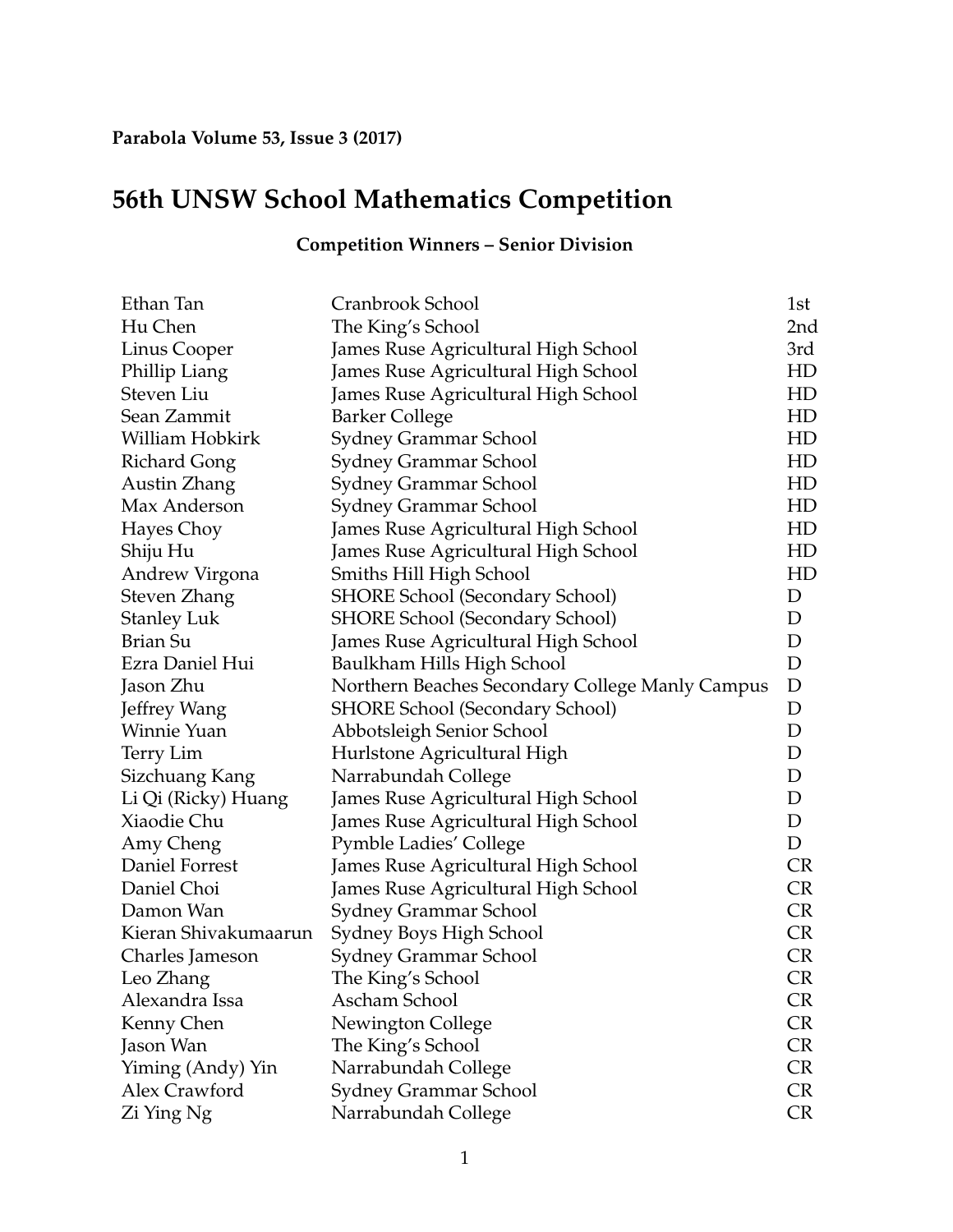| David Lau             | North Sydney Boys High School                   | CR        |
|-----------------------|-------------------------------------------------|-----------|
| Duncan Currie         | Sydney Grammar School                           | CR        |
| Laeeque Jamdar        | Baulkham Hills High School                      | CR        |
| Dominic Agius         | Northern Beaches Secondary College Manly Campus | CR        |
| <b>Holly Schyvens</b> | St Clare's College                              | CR        |
| Anthony Ma            | <b>SHORE School (Secondary School)</b>          | CR        |
| <b>Stephen Rogers</b> | Canberra College                                | CR        |
| Dong Joo (Jason) Lee  | North Sydney Boys High School                   | CR        |
| Chris Zeng            | North Sydney Boys High School                   | CR        |
| Julia Ni              | <b>Pymble Ladies' College</b>                   | CR        |
| Alexander Tan         | Baulkham Hills High School                      | <b>CR</b> |
| Raymond Li            | James Ruse Agricultural High School             | CR        |
| Andrew Rajchert       | <b>Barker College</b>                           | CR        |
| Nicholas Lee          | James Ruse Agricultural High School             | CR        |
| Louie Luo             | North Sydney Boys High School                   | CR        |
| Kumaren Viknarasah    | North Sydney Boys High School                   | CR        |
| Jennifer Ou           | <b>Pymble Ladies' College</b>                   | CR        |
| Sunny Lee             | <b>Pymble Ladies' College</b>                   | CR        |
| Tianyue Zheng         | Smiths Hill High School                         | <b>CR</b> |
| Jonathan Kang         | SHORE School (Secondary School)                 | <b>CR</b> |
| Roy Dibyendu          | Sydney Boys High School                         | CR        |
| Kieran Connor         | Sydney Grammar School                           | <b>CR</b> |
| Atul Barman           | James Ruse Agricultural High School             | <b>CR</b> |
| Matthew Allan         | Northern Beaches Secondary College Manly Campus | CR        |
| <b>Bentley Carr</b>   | Sydney Grammar School                           | <b>CR</b> |
| Dillon Chen           | Sydney Grammar School                           | CR        |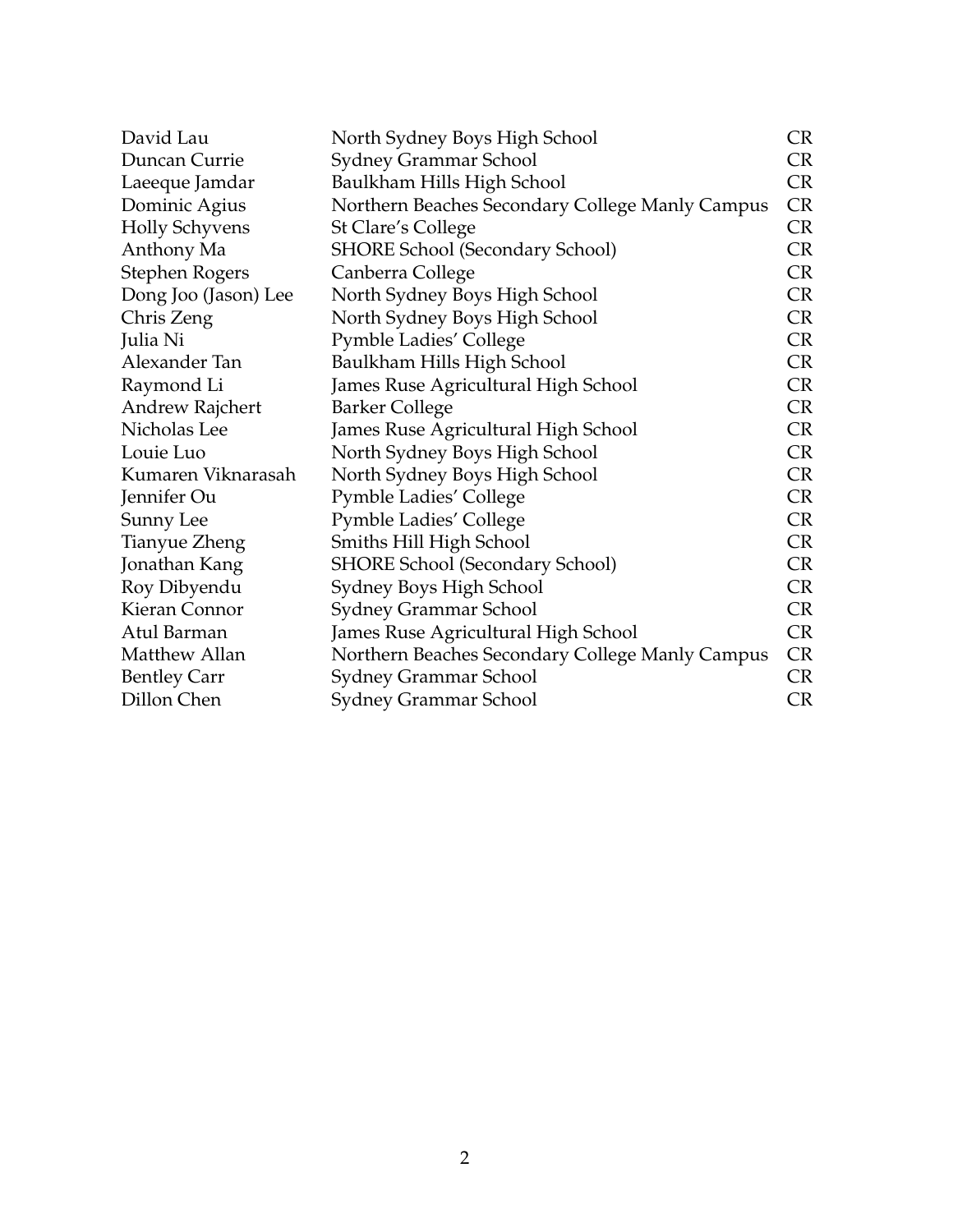## **Competition Winners – Junior Division**

| Lo Adrian               | Newington College                                     | 1st             |
|-------------------------|-------------------------------------------------------|-----------------|
| <b>Bang James</b>       | Baulkham Hills High School                            | 2 <sub>nd</sub> |
| Gao Haowen              | Knox Grammar School                                   | 3rd             |
| Leung Jason             | James Ruse Agricultural High School                   | HD              |
| Kwan Ethan              | Sydney Boys High School                               | HD              |
| Ryoo Ethan              | Knox Grammar School                                   | HD              |
| Lin Simon               | North Sydney Boys High School                         | HD              |
| Yoffe Lior              | Baulkham Hills High School                            | HD              |
| Jayasooriya Yasiru      | James Ruse Agricultural High School                   | HD              |
| Killalea Michihiko      | James Ruse Agricultural High School                   | HD              |
| Yang Yi (Jason)         | James Ruse Agricultural High School                   | HD              |
| Coy Liam                | Sydney Grammar School                                 | HD              |
| Martin Benjamin         | <b>Barker College</b>                                 | HD              |
| Wang Aileen             | Meriden School                                        | HD              |
| Shi Claire              | Presbyterian Ladies College Sydney (Secondary School) | HD              |
| Iliffe Isaiah           | Sydney Grammar School                                 | HD              |
| Leong Kar Wai (Timothy) | Knox Grammar School                                   | D               |
| Eichmann Oscar          | Sydney Grammar School                                 | D               |
| Lu Wenquan              | <b>Barker College</b>                                 | D               |
| Gao Xing                | James Ruse Agricultural High School                   | D               |
| Hon Jocelin             | James Ruse Agricultural High School                   | D               |
| Lam Samuel              | James Ruse Agricultural High School                   | D               |
| Li Jingyi               | James Ruse Agricultural High School                   | D               |
| Wu Emilie               | James Ruse Agricultural High School                   | D               |
| Xu Edwin                | James Ruse Agricultural High School                   | D               |
| Li Jeffrey              | North Sydney Boys High School                         | D               |
| Shi Ran                 | North Sydney Boys High School                         | $\mathbf D$     |
| Que Ziyi (Ally)         | Presbyterian Ladies College Sydney (Secondary School) | D               |
| <b>Chaffey Chelsea</b>  | Abbotsleigh Senior School                             | <b>CR</b>       |
| Cai Dale                | James Ruse Agricultural High School                   | CR              |
| Fan Iris                | James Ruse Agricultural High School                   | <b>CR</b>       |
| He Russell              | James Ruse Agricultural High School                   | CR              |
| Hu Aaron                | James Ruse Agricultural High School                   | CR              |
| Li Kevin                | James Ruse Agricultural High School                   | CR              |
| Wu Yuxuan               | North Sydney Boys High School                         | <b>CR</b>       |
| Zhang Tim               | North Sydney Boys High School                         | <b>CR</b>       |
| Yang Ruiming (Rainy)    | Presbyterian Ladies College Sydney (Secondary School) | <b>CR</b>       |
| Blair Lachlan           | <b>Sydney Grammar School</b>                          | <b>CR</b>       |
| Savellis George         | Sydney Grammar School                                 | <b>CR</b>       |
| Fearn Thomas            | Telopea Park School                                   | <b>CR</b>       |
| Yeap Waiwai             | Abbotsleigh Senior School                             | <b>CR</b>       |
| Jain Rishabh            | Baulkham Hills High School                            | <b>CR</b>       |